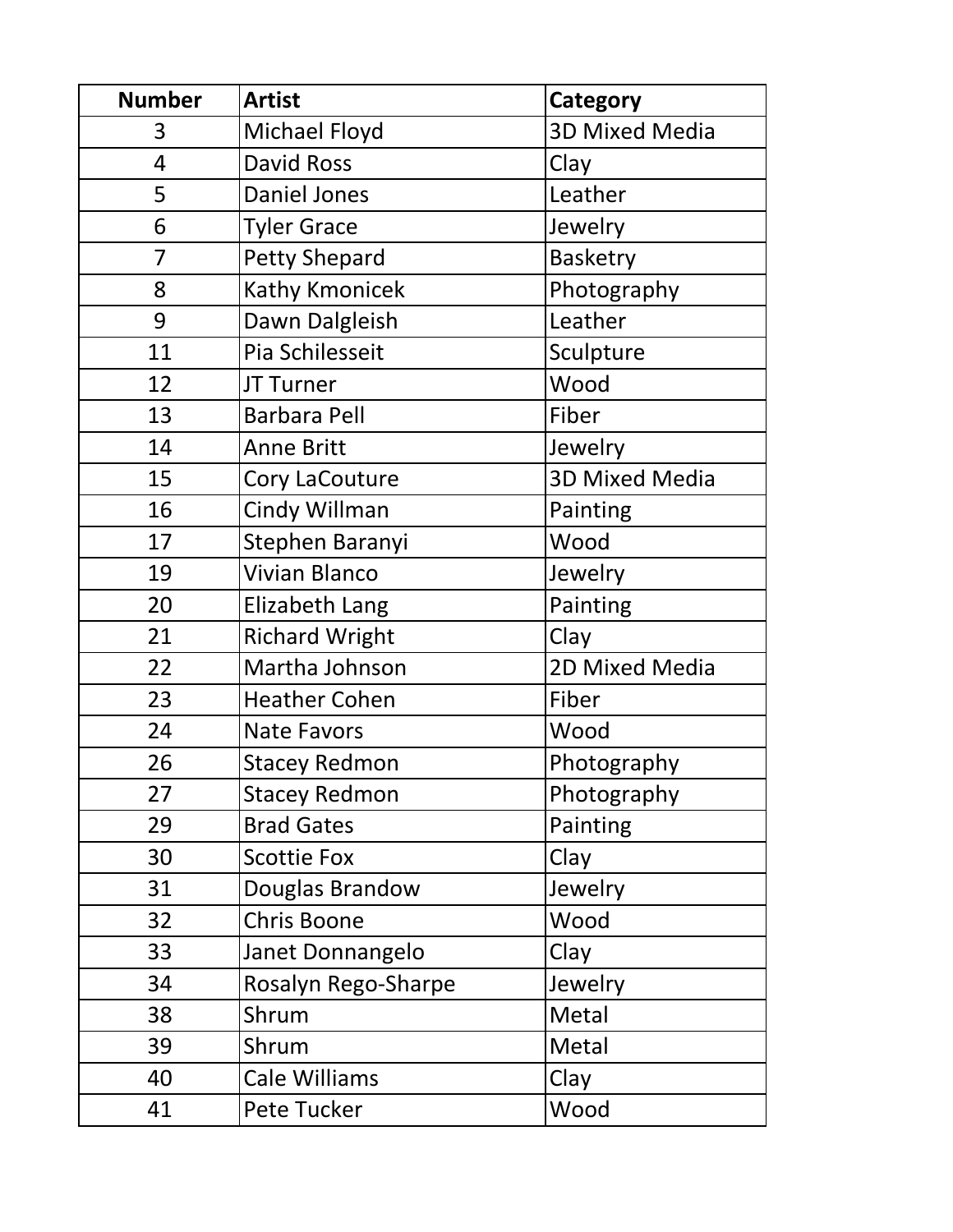| 42 | <b>Richard Paul</b>     | Clay                  |
|----|-------------------------|-----------------------|
| 43 | <b>Timothy Frain</b>    | Glass                 |
| 44 | <b>Charles Lowe</b>     | Metal                 |
| 45 | <b>Judy Britton</b>     | Fiber                 |
| 46 | <b>Tommy Hawkins</b>    | <b>3D Mixed Media</b> |
| 47 | Paul Lyons              | Jewelry               |
| 48 | <b>Riccardo Ramirez</b> | Wood                  |
| 49 | Lealon McLeod           | <b>Drawing</b>        |
| 50 | Illene Kay              | Jewelry               |
| 51 | Mark Lane               | Wood                  |
| 52 | Lisa Kolk               | Fiber                 |
| 54 | <b>Macon Thornton</b>   | Jewelry               |
| 55 | Kyle Keeler             | Glass                 |
| 56 | Jeffery Jobe            | Jewelry               |
| 57 | Paul Ray                | Clay                  |
| 58 | <b>Thomas Bowers</b>    | Wood                  |
| 59 | Ilana Fiorenza          | Jewelry               |
| 61 | Erin Kaleel             | Leather               |
| 62 | Lisa Chandler           | Jewelry               |
| 63 | <b>Mike Hamlin</b>      | Clay                  |
| 65 | <b>Eric Moore</b>       | Sculpture             |
| 66 | Lynn Gourley            | Printmaking           |
| 67 | Lynn Burcher            | Jewelry               |
| 68 | Vicki Love              | Leather               |
| 70 | <b>Phil DeCarlo</b>     | Wood                  |
| 72 | Michael Kaal            | Photography           |
| 73 | Mary Jarrett            | Fiber                 |
| 75 | <b>Timothy Moran</b>    | Clay                  |
| 76 | <b>Chris Privette</b>   | Wood                  |
| 77 | Thomas Wooten           | Metal                 |
| 81 | <b>Dylans Hearts</b>    |                       |
| 82 | Hannah Sidner           | Clay                  |
| 84 | Melenie Heinrich        | <b>3D Mixed Media</b> |